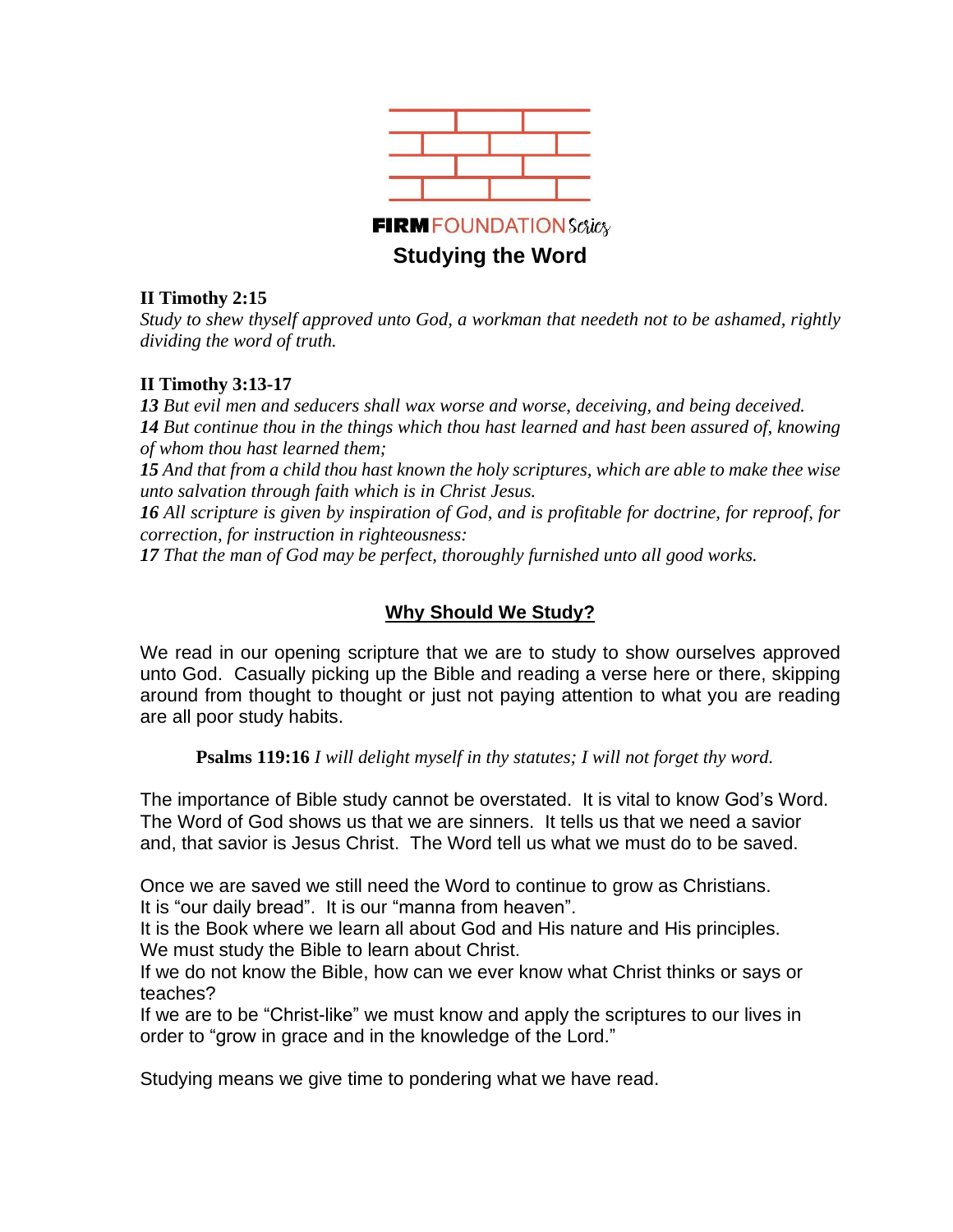We investigate further into the subjects and/or principles that are found through our reading of the Word.

Studying helps us to find treasures in the Word that are missed by just simply casually reading the Word.

## **Proverbs 2:1-9**

We must "know" the Word of God in order to "hide" the commandments in our hearts.

**Psalms 1:2** *But his delight is in the law of the LORD; and in his law doth he meditate day and night.*

**Psalms 1:3** *And he shall be like a tree planted by the rivers of water, that bringeth forth his fruit in his season; his leaf also shall not wither; and whatsoever he doeth shall prosper.*

# **What Bible Study Does For Us**

- **Approves us to God –** study makes us unashamed, approves us to God, shows we are a workman, and enables us to rightly divide the Word of Truth. **II Timothy 2:15**
- **Equips us with Answers –** equipping us with answers to give others a reason of hope that is within us. **I Peter 3:15**
- **Arms us with the Sword of the Spirit –** taking the sword of the spirit implies more than a Bible in our hand. Hiding of the Word in our heart and mind for recall in times of need or temptation.
- **Produces Power and Confidence in Prayer –** through reading the Word, you will develop faith that God hears and answers prayer. **I John 5:14-15, John 15:7**
- **Gives Joy –** joy is a great product of a Christian life. Reading the word produces joy in your life. **John 15:11**
- **Gives Peace in Living –** God wrote to us in His Word that we can have peace in this world because He has overcome the world. **John 16:33**
- **Help in Decision Making –** Why make decisions on your own? God will help you make the right choices through His Word. **Psalm 119:105**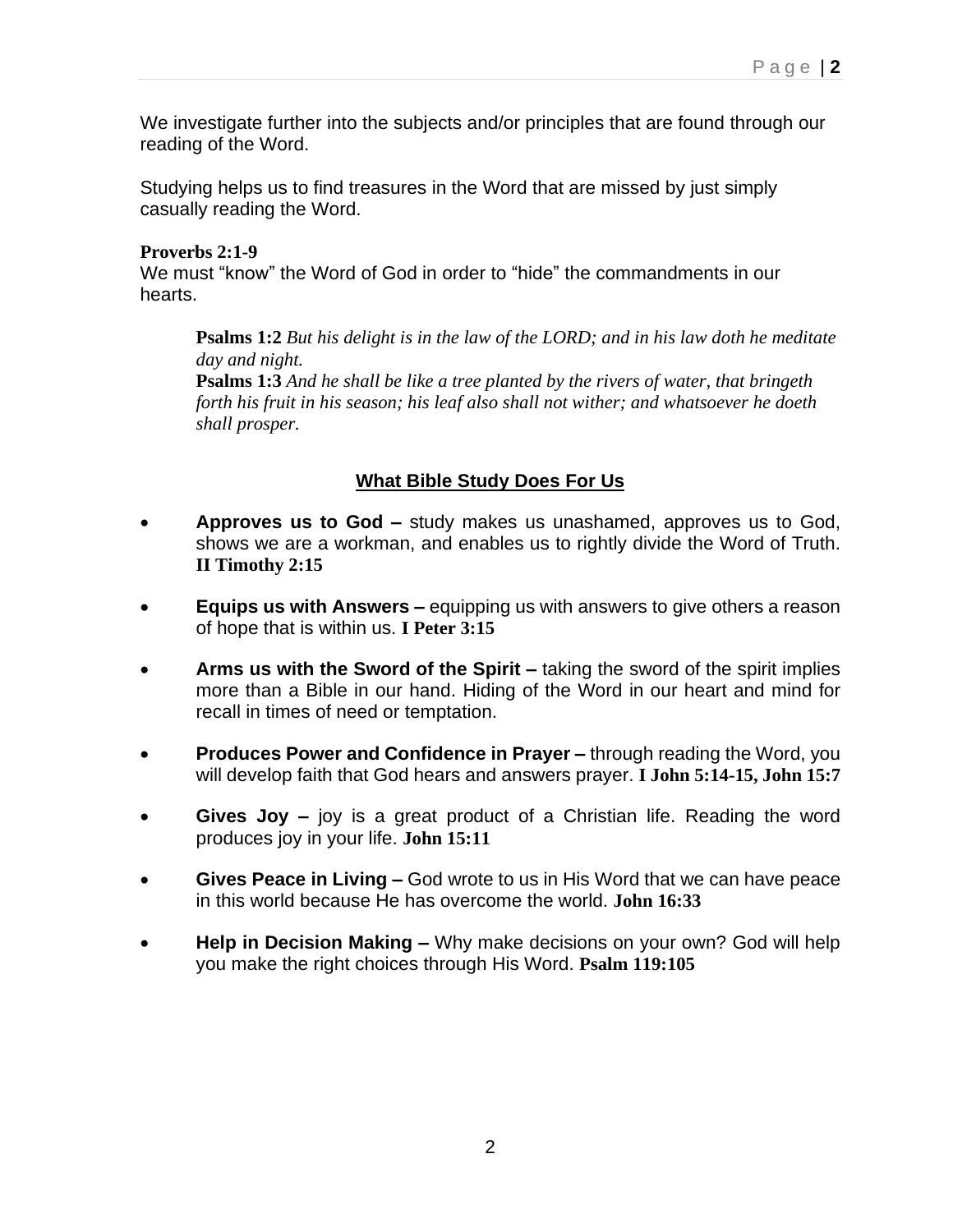## **Divisions of The Bible**

As you can see on the bookcase below the Bible can be divided into ten different categories. This will be important as you further your understanding of the Bible.

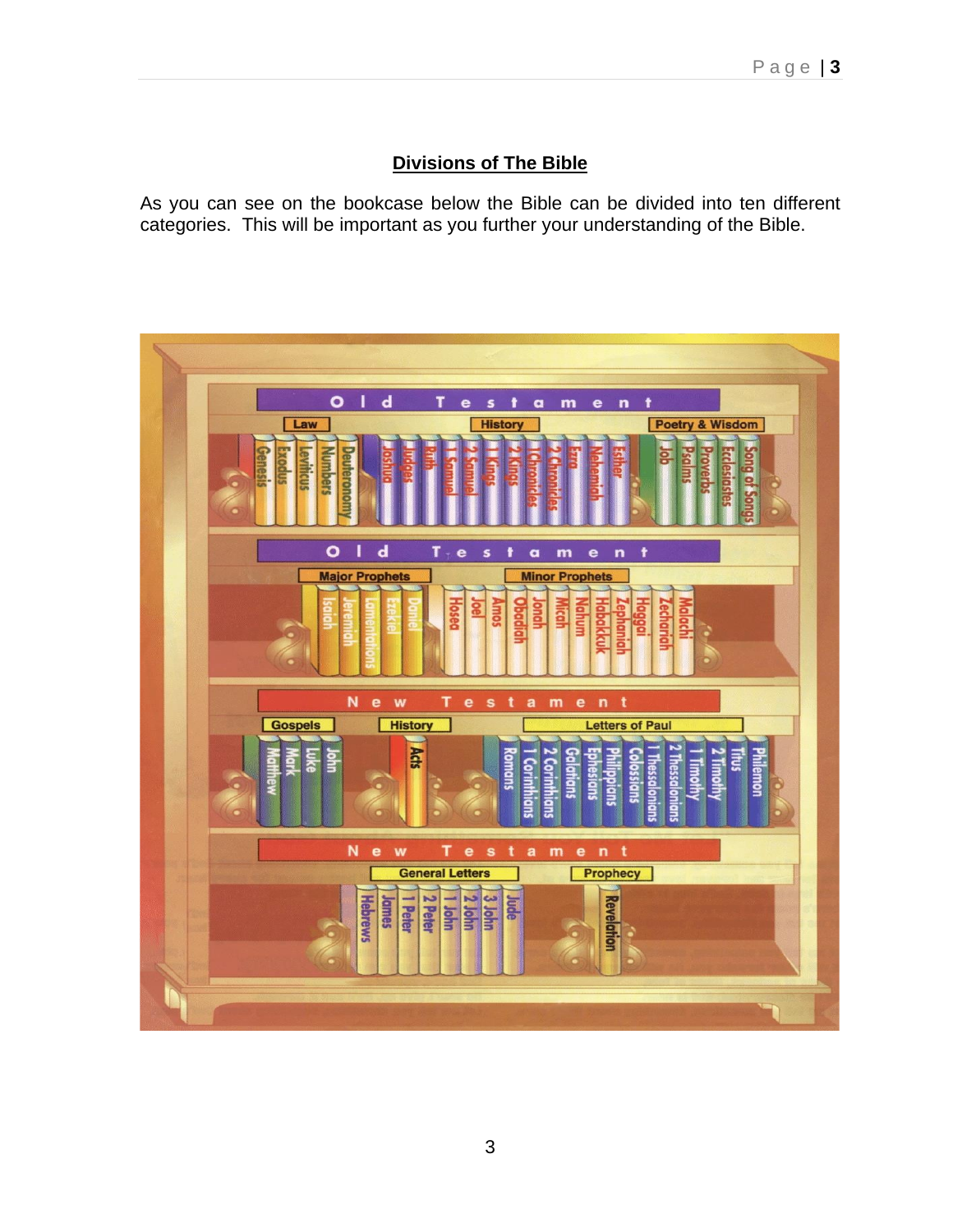# **Top 3 Bible Study Resources**

- 1. **Study Bible –** A Bible that has additional notes and commentary throughout the text. Generally, each Study Bible will have one or more of the following characteristics: a chain reference system connecting passages of like topics, concordance, reference index, subject index, book introductions and outlines, maps and timelines. Recommended: *Thompson Chain Reference Bible, Nelson Study Bible.*
- 2. **Bible Dictionary –** A Bible Dictionary is not merely a definition of Bible words. Rather it is a collection of concise entries explaining and describing items that are mentioned in the Bible or are otherwise associated. Recommended: *Unger's Bible Dictionary, Nelson's Illustrated Bible Dictionary, Hasting's Dictionary of the Bible*.
- **3. Bible Concordance –** A useful tool for studying the Scriptures, a Concordance takes every single word of the King James Version and lists where each word can be found in the Bible. Beside each word is a reference number to find the Hebrew or Greek word and its original meaning. It is also useful for locating Scripture verses that you know the words to but do not know the book, chapter and verse. Recommended: *Strong's Exhaustive Concordance.*

# **Additional Recommended Resources**

- *Nave's Topical Bible:* Scripture comprehensively arranged by topic
- *Reese Chronological Bible:* Scripture arranged chronologically
- *Halley's Bible Handbook:* An almanac of Bible information
- *The Companion Bible:* KJV and commentary side by side columns (Bullinger)
- *Barnes Notes* or *Biblical Illustrator:* Multi-volume Commentary Set
- *Basic Pentecostal Doctrine Notebook:* Scripture arranged by doctrine
- *Bread Chart:* A yearly Bible reading plan available in FPC bookstore
- *Bible Reading Calculator:* Creates a customized reading plan for you to finish reading the entire Bible or sections of the Bible in a time frame you decide. Readily available on various Bible websites for free and formatted to print.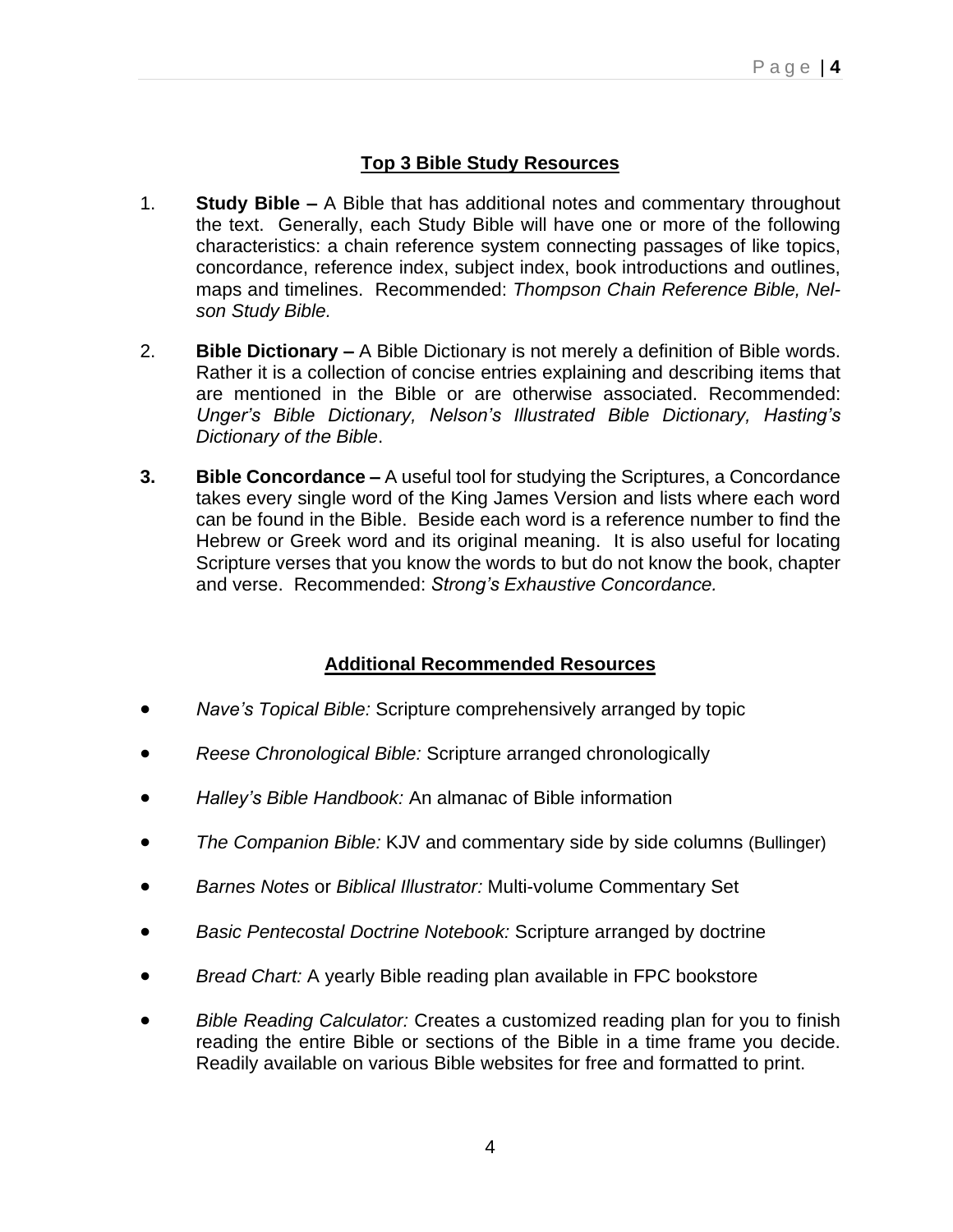# **Hermeneutics**

Hermeneutics is a careful method of Bible Study. It is defined as *the method of interpreting Scripture; drawing out of a text its intended meaning.* The purpose of this discipline is to ensure that the message God intended for us is accurately understood by man.

## **Three questions must be asked of any text:**

- **1.** What does it say?
- **2.** What does it mean?
- **3.** How does it impact me?

## **Rules of Hermeneutics: Read the Bible literally**

- Keep it in context
- Treat parables as such
- Interpret Scripture with Scripture, recognizing it does not contradict

#### **Methods of Study**

**Hearing the Word** – The Scripture tells us that faith comes by hearing the Word of God. Knowing this we can see that hearing is a primary way of studying God's Word and an open ear can result in a wealth of knowledge being acquired.

- Hearing solid teaching and preaching
- Listening to the audio Bible

**Reading the Word** – There may not be a more impacting method of study than reading and searching the Scriptures for yourself.

- Read the Bible through on a one-year plan
- Read and study one division of the Bible at a time
- Read, study and understand Scripture through cross referencing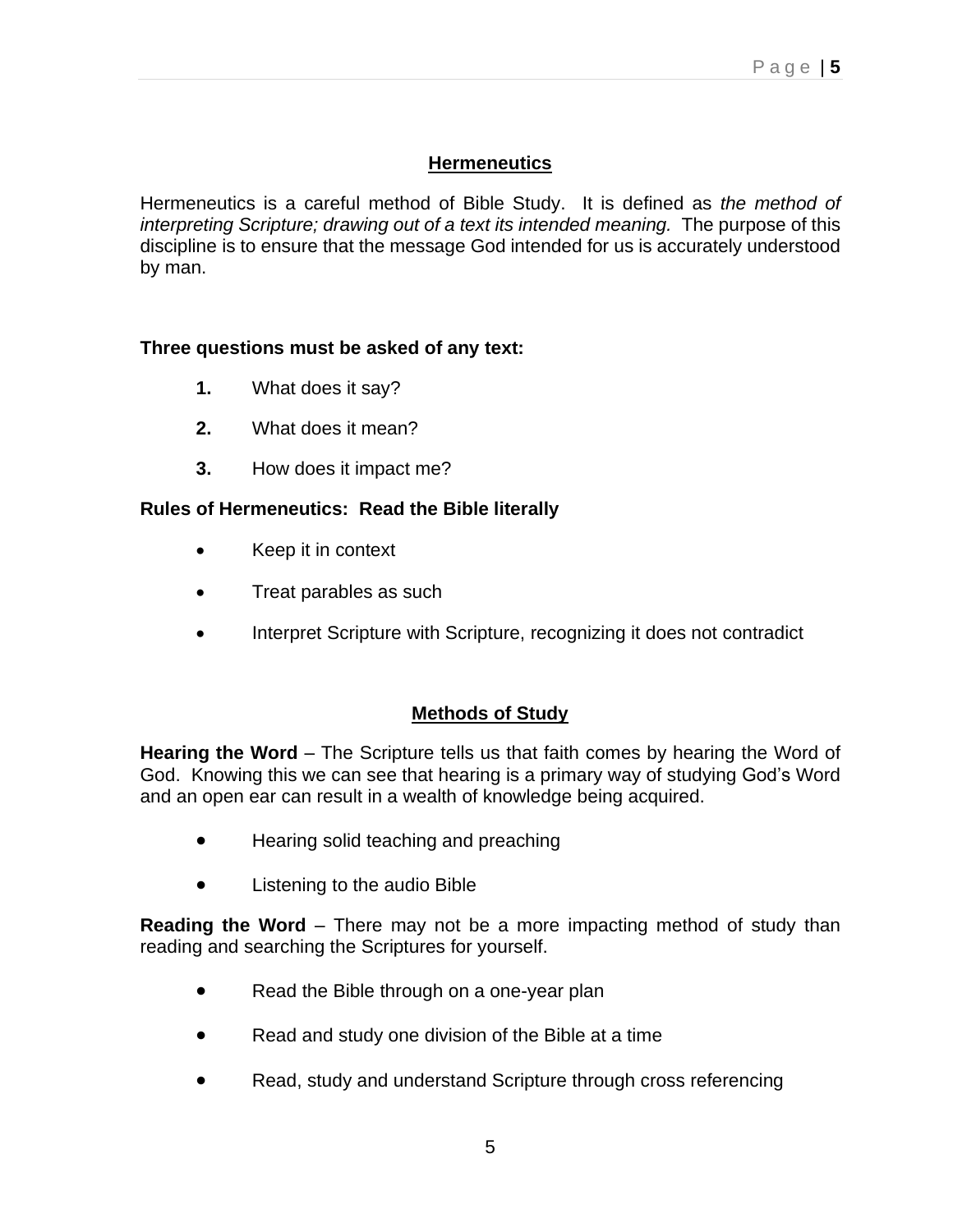**Memorizing the Word** – Scripture encourages us to hide the Word of the Lord in our hearts. Knowledge of God's Word can be acquired and retained if we will discipline ourselves to commit Scriptures and facts to memory.

- Key verses on primary doctrines: Salvation, Holy Ghost, baptism, repentance, faith, grace, nature of God, etc.
- Entire selected chapters such as Psalm 1, 23 or 150, Hebrews 11, etc.
- Books of the Bible and their order in the Old and New Testament
- The Ten Commandments
- The Beatitudes
- The Fruit of the Spirit

**Studying the Bible Topically -** This method is to study the various subjects mentioned in the Bible. Study each individual subject by itself. Go through the entire Bible to find out what it has to say on any particular subject…

- Use a Concordance
- Topical study of the Bible is a good way to master any subject found in the Word of God. Go through the Bible and see what it has to say on any given subject. This is easily done.
- Suppose the subject you desire to study is "Prayer." Begin by looking up all words pertaining to that subject including: prayer, pray, prayed, praying, ask, supplication, intercession, etc.
- There are four important suggestions regarding Topical Study of the Bible.

 Be systematic Be thorough Be exact Arrange the results in an orderly way and write them down

- Begin with those subjects you need the most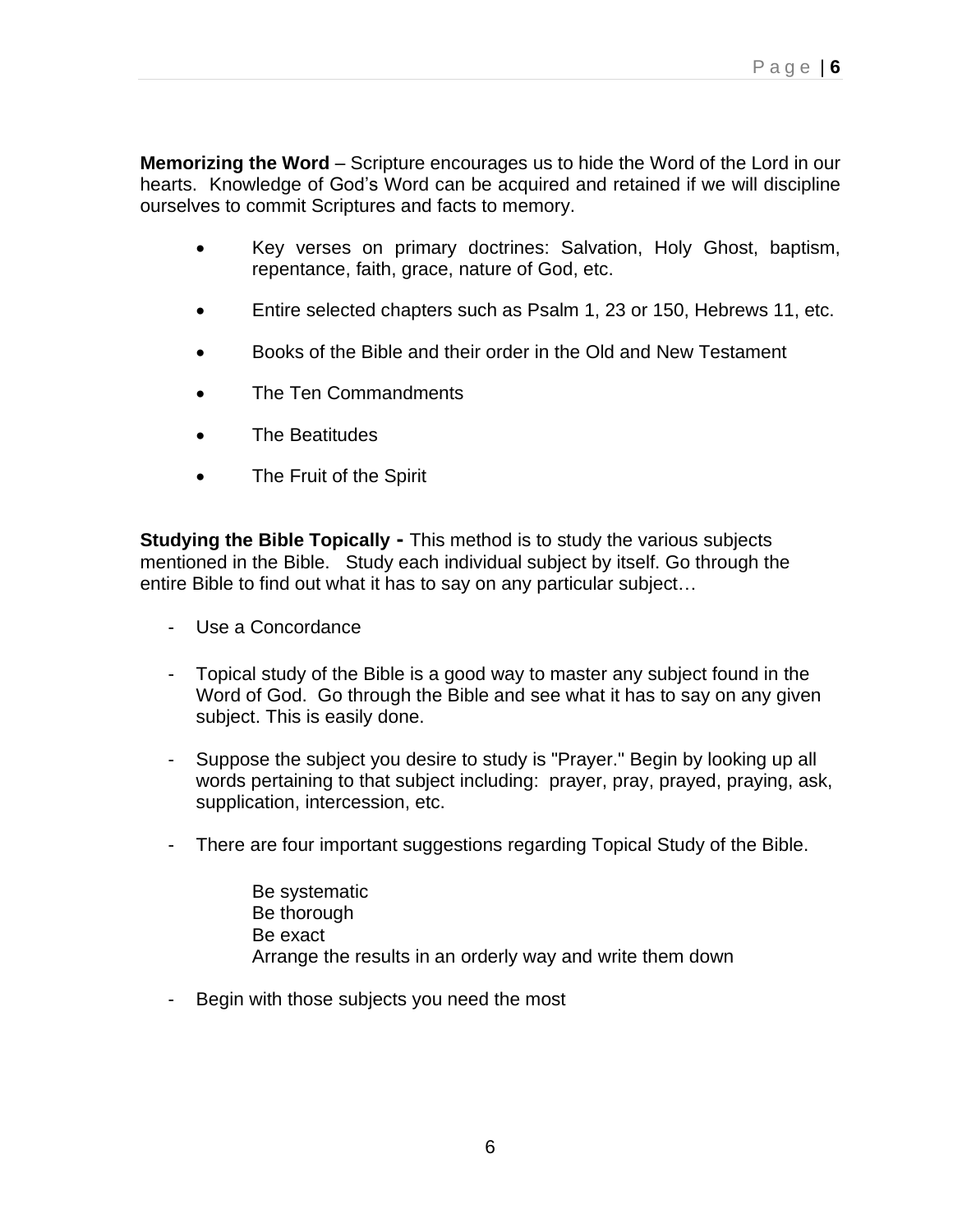# **Suggested topics to start studying the Bible…**

**Sin Sin Love:** to God, to Christians, to all The Atonement (the Blood of Christ) Future Destiny of Believers Justification **Future Destiny of the Wicked** The New Birth The Character of Christ Adoption The Resurrection of Christ Sanctification The Ascension of Christ Holiness The Holy Spirit Assurance The Attributes of God The Flesh Grace Grace Cleansing Cleansing Cleansing Messianic Prophecies Faith The Church Repentance Joy Prayer The Judgment Thanksgiving **Life** Praise **Praise Worship** 

**Studying the Bible by Chapters** - This method of Bible study is not beyond any person of average intelligence who has fifteen minutes or more a day to put into Bible Study.

**First step:** Select the chapter.

**Second step:** Read the chapter five times. Read at least one time out loud.

**Third step**: Divide the chapter in natural divisions and choose headings for them, describing their contents.

**Fourth Step:** Write down the major points of the chapter in their proper order.

**Fifth Step:** Write down the central truth of the chapter.

**Sixth Step:** Write down the key verse of the chapter if there is one.

**Seventh Step**: Write down what new truth you have learned from the chapter.